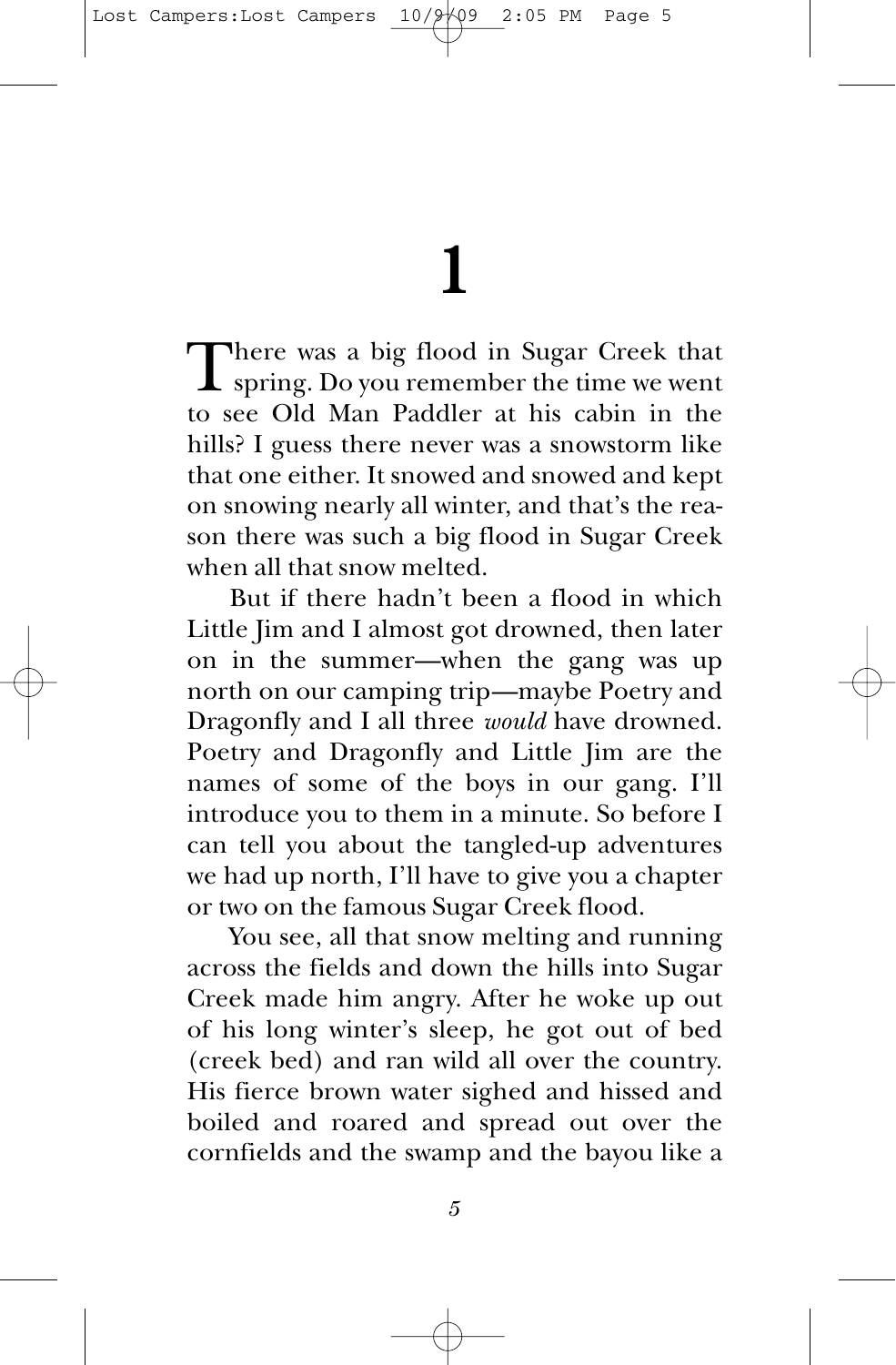savage octopus reaching out his long, brown water-fingers. He caught pigs and cows and logs and even barns and whirled them all downstream, turned them over and over, and smashed them against rocks and cliffs.

Well, a boy isn't always to blame for all the trouble he gets into. Certainly Little Jim and I weren't to blame for there being so much snow that winter, and we couldn't help it that it rained so hard and so much in the spring and caused the flood that was actually the worst flood in the history of Sugar Creek.

Although maybe I *shouldn't* have put Little Jim into a big washtub and towed him out through the shallow water to his dad's hog house, which was standing in water about two feet deep. But Little Jim's kitten was up on the top of the hog house, meowing like everything, and it looked like the water might get higher. Maybe the kitten—which was a very cute blueand-white one with an all-white face and a halfwhite tail—would be drowned, we thought, so we decided to rescue it before the water crept up any higher. And we might just as well have a lot of fun while we were doing it.

Even a boy knows better than to make a raft and float on it out into a mad creek, and we wouldn't have tried to do such a silly thing, but what we did do turned out to be almost as dangerous. You see, Little Jim's dad's low, flatroofed hog house was standing in very quiet water that had backed up from the bayou into their barnyard. It didn't look a bit dangerous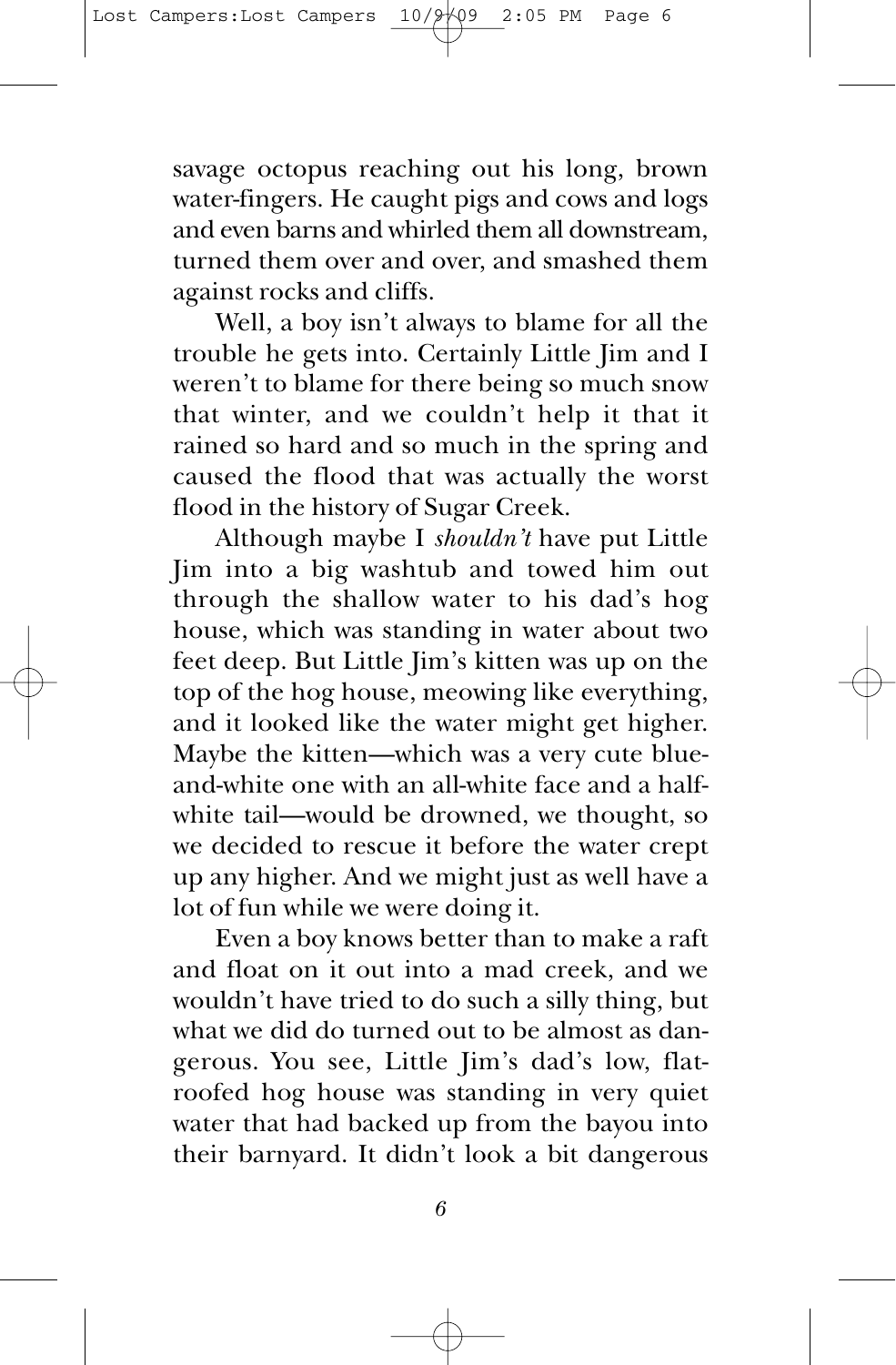to do what we decided to do. In fact, it wasn't, when we started to go out to where the kitten was. And it wouldn't have been at all, if the dike way up along Sugar Creek hadn't broken and let loose a wall of water about three feet high. It came rushing upon us and—but that's getting ahead of the story.

Let me introduce the gang first, in case you've never heard about us. There were just six of us up until the time Tom Till joined, and when he joined that made the number seven, which is a perfect number.

First, and best, in our gang was Little Jim, a good-looking kid with shining blue eyes, and a great little Christian. For a while he had about all the religion there was in the Sugar Creek Gang, until the rest of us woke up to the fact that to be a Christian didn't mean that you had to be sad and wear a long face or be a girl. And we found out that Jesus Himself was a boy once, just our size, and He liked boys even better than our parents do.

Then there was Big Jim, our leader, who had a baby-sized mustache that looked like the fuzz that grows on a baby pigeon. He was the best fighter in the county, and he'd licked the stuffings out of Tom Till's big brother, Bob. Did I tell you the Till boys' dad wasn't a Christian? that being the reason Tom and Bob didn't know anything about the Bible and were as mean as an angry old setting hen when you try to break up her nest.

Big Jim and Little Jim weren't brothers but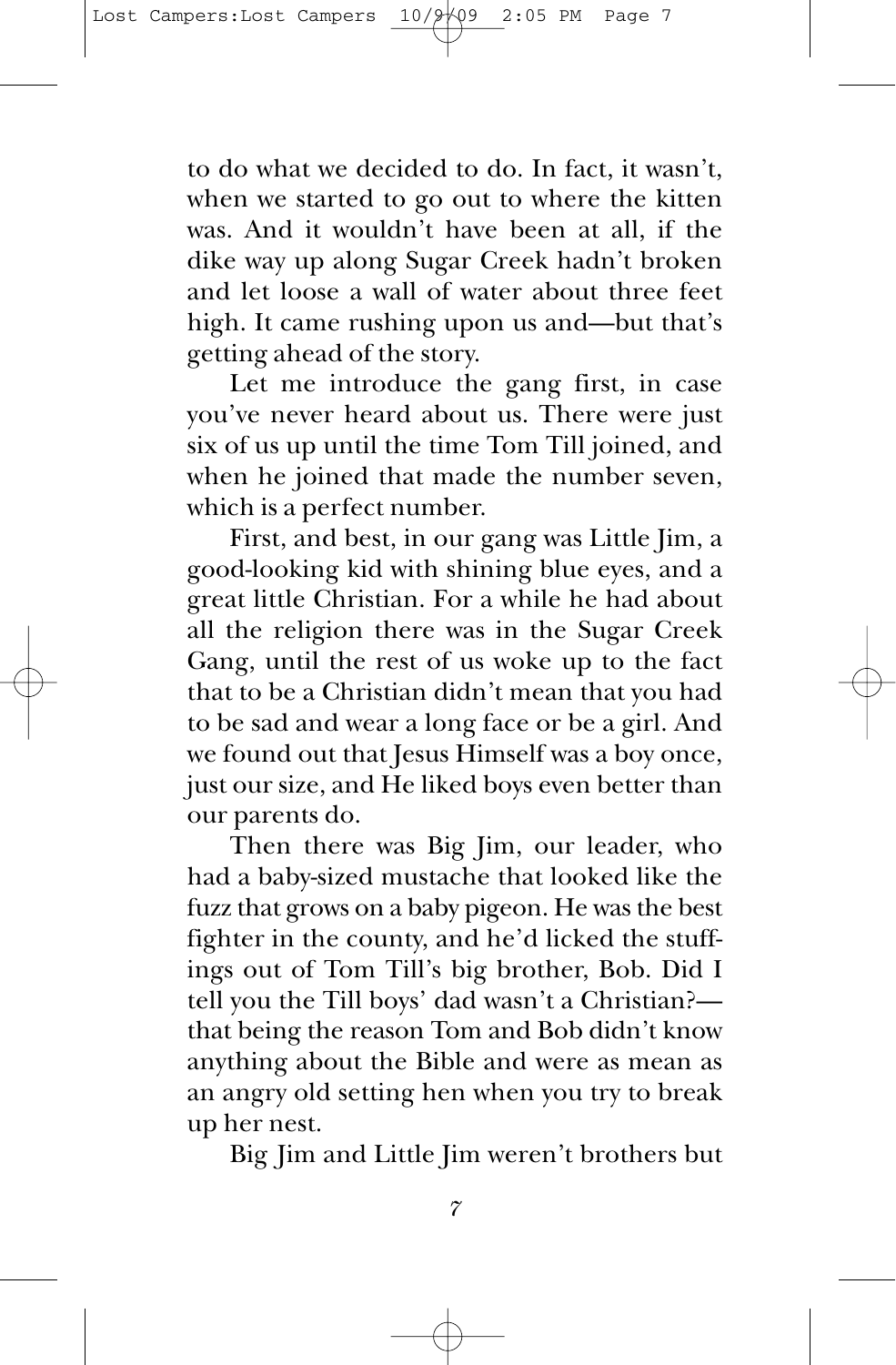were just friends, liking each other maybe better than any of us liked the rest of us. Unless it was the way I liked Poetry, which is the name of the barrel-shaped member of our gang, who knows 101 poems by heart and is always quoting one and who has a mind that is like a detective's. Poetry had a squawky voice like a young rooster learning to crow, and he growled half bass and half soprano when he tried to sing in church.

Then there was Circus, our acrobat, who turned handsprings and somersaults and liked to climb trees better than a healthy boy likes to eat strawberries. Circus's dad had been an alcoholic, you know, but something happened to him, which the pastor of our church called being "born again," and after that he was the grandest man a boy could ever have for a father. Except, of course, my own dad, who must have been the best man in the world or my mom wouldn't have picked him out to marry.

Boy oh boy! You ought to meet my brownishgray-haired mom and my neat baby sister, Charlotte Ann. Mom isn't exactly pretty like Little Jim's mom, but she's got the nicest face I ever saw. Even when she isn't saying a word to me, I can feel her face saying nice things to me and Dad and Charlotte Ann, kind of like wireless telegraphy or something.

Let me see—where was I? Oh, yes. I was telling you about the gang. Dragonfly's the only one I haven't mentioned. He's the pop-eyed one of the gang. He has eyes that make me think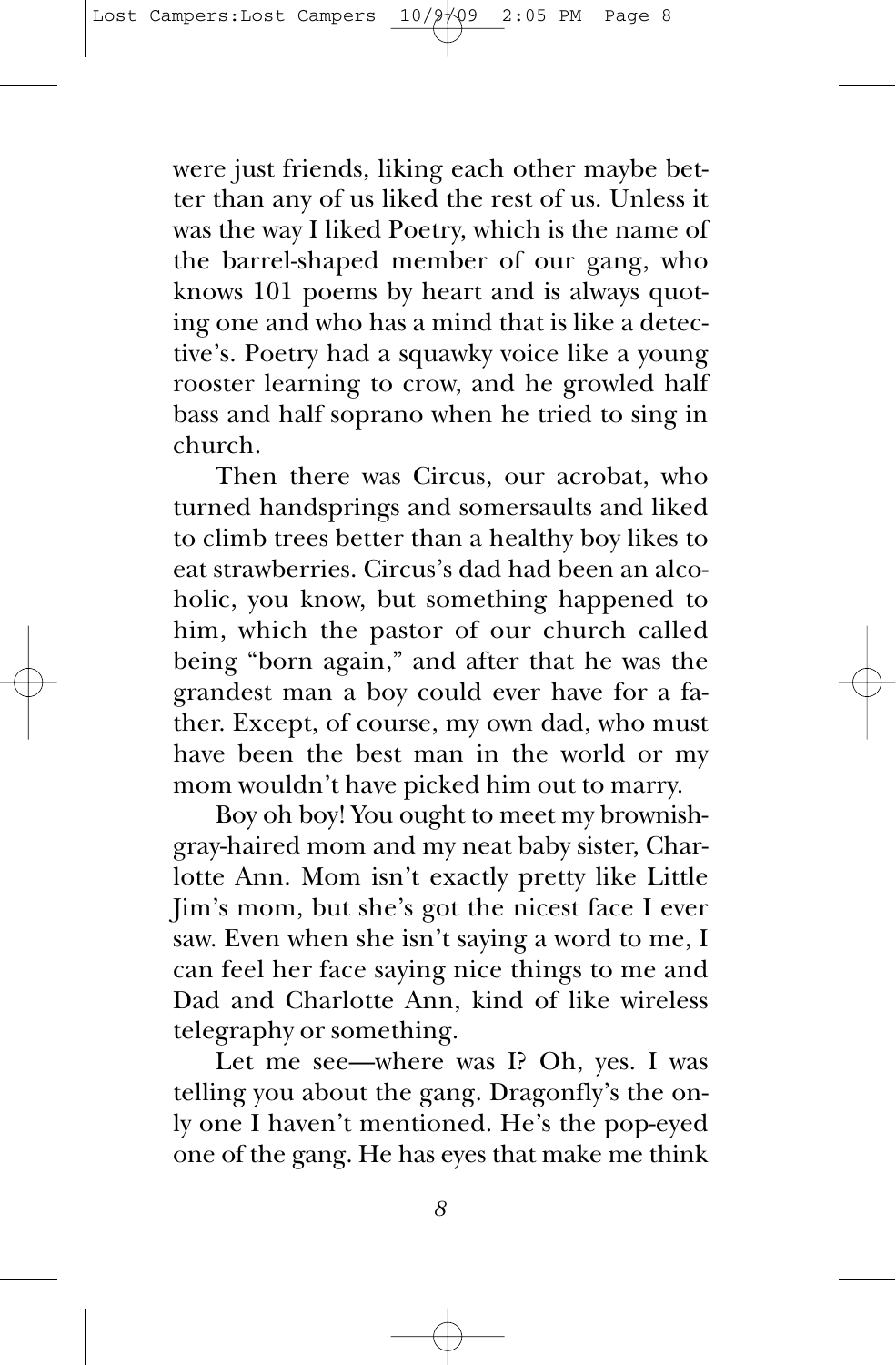of a walleyed pike and especially of a dragonfly, which has two great big eyes that are almost as large as its head, which of course Dragonfly's aren't. But they're big anyway, and his nose doesn't point straight out the way a boy's nose ought to but turns south right at the end. But after you've played with him a few times and know what a great guy he is, you forget all about him being as homely as a mud fence, and you like him a lot. Well, that's us: Big Jim and Little Jim, and Poetry and Circus, and Dragonfly and red-haired me, Bill Collins. Maybe I ought to tell you that I have a fiery temper that sometimes goes off just like a firecracker and is always getting me into trouble.

And now, here goes the story of the flood that was the worst flood in the history of Sugar Creek. Even Old Man Paddler, the kind, whitewhiskered old man who lives up in the hills and was one of the pioneers of the Sugar Creek territory, can't remember any flood that was worse.

That old man knows so many important things, and he can tell some of the most exciting tales of the Sugar Creek of long ago. Maybe someday I'll see if I can coax him into writing about the terrible blizzard of 1880 and of the old trapper whom the Indians got jealous of because he caught so many more beavers than they did. They shot him through the heart with an arrow one morning while he was setting his traps. Old Man Paddler has told us boys that story many times.

Well, after we'd saved the old man's life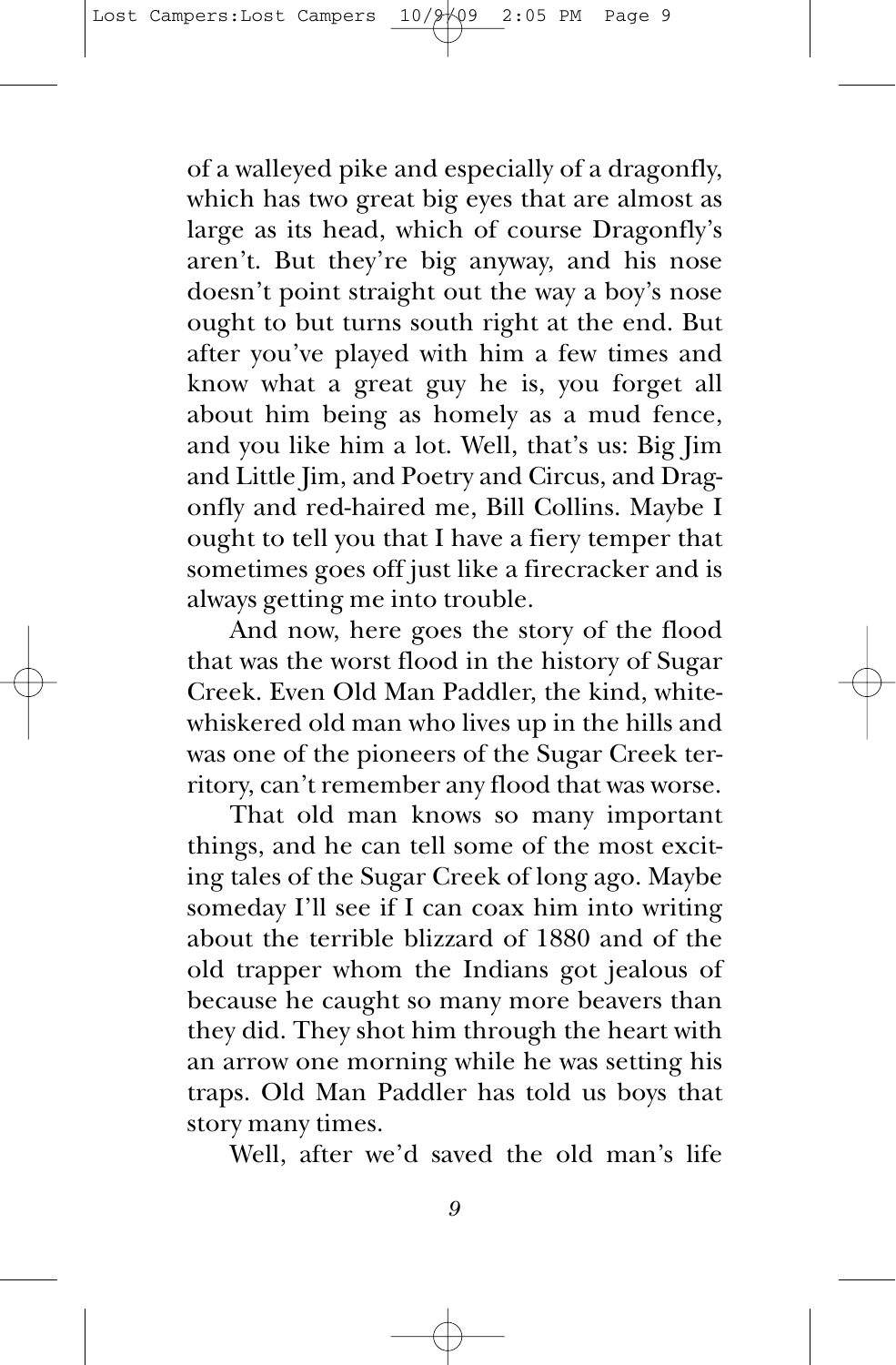that cold, snowy day, which I told you about in my last book, *The Winter Rescue,* and after my dad and Circus's dad and a lot of other men had waded through the storm up into the hills to get us—and after we finally got home safely the next day—it began to snow and snow, and all the roads were blocked, and we had to actually dig a tunnel through the big drift next to our barn before we could get in.

After a while, though, a nice long while in which Charlotte Ann kept on growing and learning to say "Daddy" and to sit up without being propped with a pillow, spring began to come. First, there'd be a nice warm day, then a cold one, then rain and more rain, and a warm day again. Then one day in late March, old Sugar Creek started to wake up from his long winter's nap.

About a week before the actual flood, when the creek was still frozen, our gang was standing on the big bridge that goes across the deepest and widest part, looking down at the dirty, snow-covered, slushy-looking ice. And all of a sudden we heard a deep rumbling roar that started right under the bridge and thundered all the way up the creek toward the spring, sounding like an angry thunderclap with a long noisy tail dragging itself across the sky.

Little Jim cried out as though someone had hurt him. "What *is* that?" He looked as if he was afraid, which he is sometimes.

And Big Jim said, *"That?* That's the ice cracking. It's breaking up, and in a few days maybe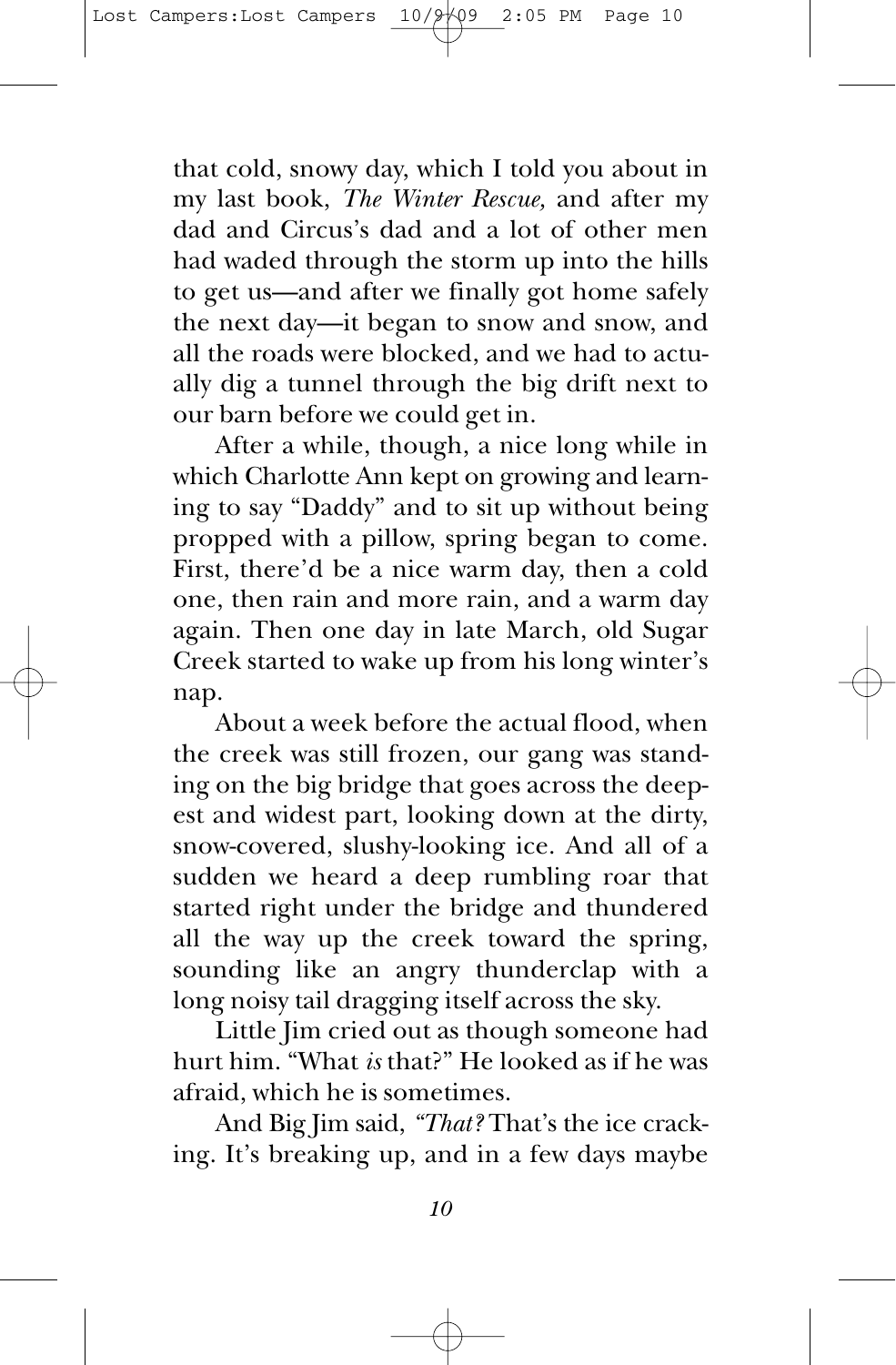it'll all break and crack up into a million pieces and go growling downstream**,** and when it does, it'll be something to look at! See those big ugly scars on that old elm tree over there? Away up high almost to the first limb? That's where the ice crashed against it last year. See where the paint is knocked off the bridge abutment down there? The ice was clear up there last year."

*Crash! Roar-r-r-r-zzzz!* The ice was breaking up all right because it was a warm day and all the snow was melting too.

We stayed there watching Sugar Creek's frozen old face, and I thought about all the nice fish that were down under there. And I was wondering if maybe the radio report was right, that it was going to rain for a week beginning that very night, and what'd happen to the little fishies who got lost from their parents and in the swift current were whirled away downstream to some other part of the country.

Well, the radio was right. It began to rain that night, and it kept right on. The ice melted and broke and began to float downstream. It gathered itself into great chunks of different sizes and shapes and looked like a million giant-sized ice cubes out of somebody's refrigerator, only they acted as though they were alive. The brown water of Sugar Creek pushed them from beneath and squeezed its way out through the cracks between pieces and ran over the top, churning and boiling and grinding and cracking and roaring and sizzling and fussing like an old setting hen.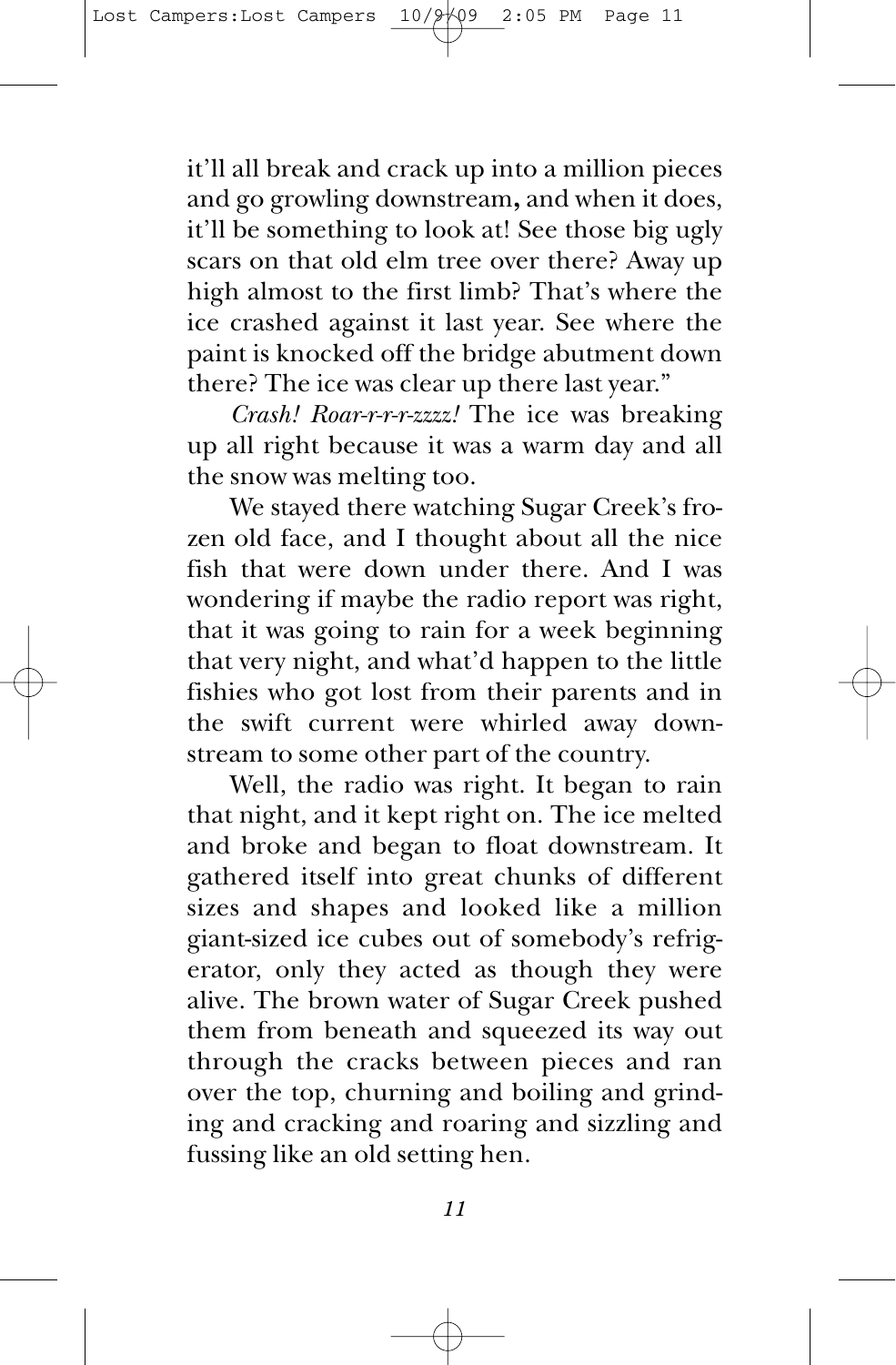I tell you, it was a great sight to see and great to listen to, and we had the feeling all the time that something was going to happen.

And something did happen—not that day but soon after that, on a Saturday. I had gone over to Little Jim's house on an errand for Mom, although she and I had just made up an errand so I'd have a good excuse to go over there.

You see, Little Jim's pet bear had had to be sold to the zoo. It was getting too big to be a pet and was sometimes very cross and might get angry someday and hurt somebody. Little Jim's parents had bought a blue-and-white kitten for him so that he wouldn't be so lonesome. As I told you, the kitten's face was all white, and it had a half-white tail, making it about the prettiest kitten I ever saw.

I had on my hip-high rubber boots when I came sloshing into Little Jim's backyard about two o'clock that afternoon, just as he was finishing practicing his piano lesson, which was a hard piece by somebody named Liszt.

The sun was shining down very hot for a spring day. I could hear Sugar Creek sighing about a fourth of a mile down the road, and I wished we could go down there and watch the flood. But our parents wouldn't let us stand on the bridge anymore, because it wasn't safe. Some bridges farther up the creek had actually been washed out.

The water had filled up the old swamp and the bayou that was on Little Jim's dad's farm,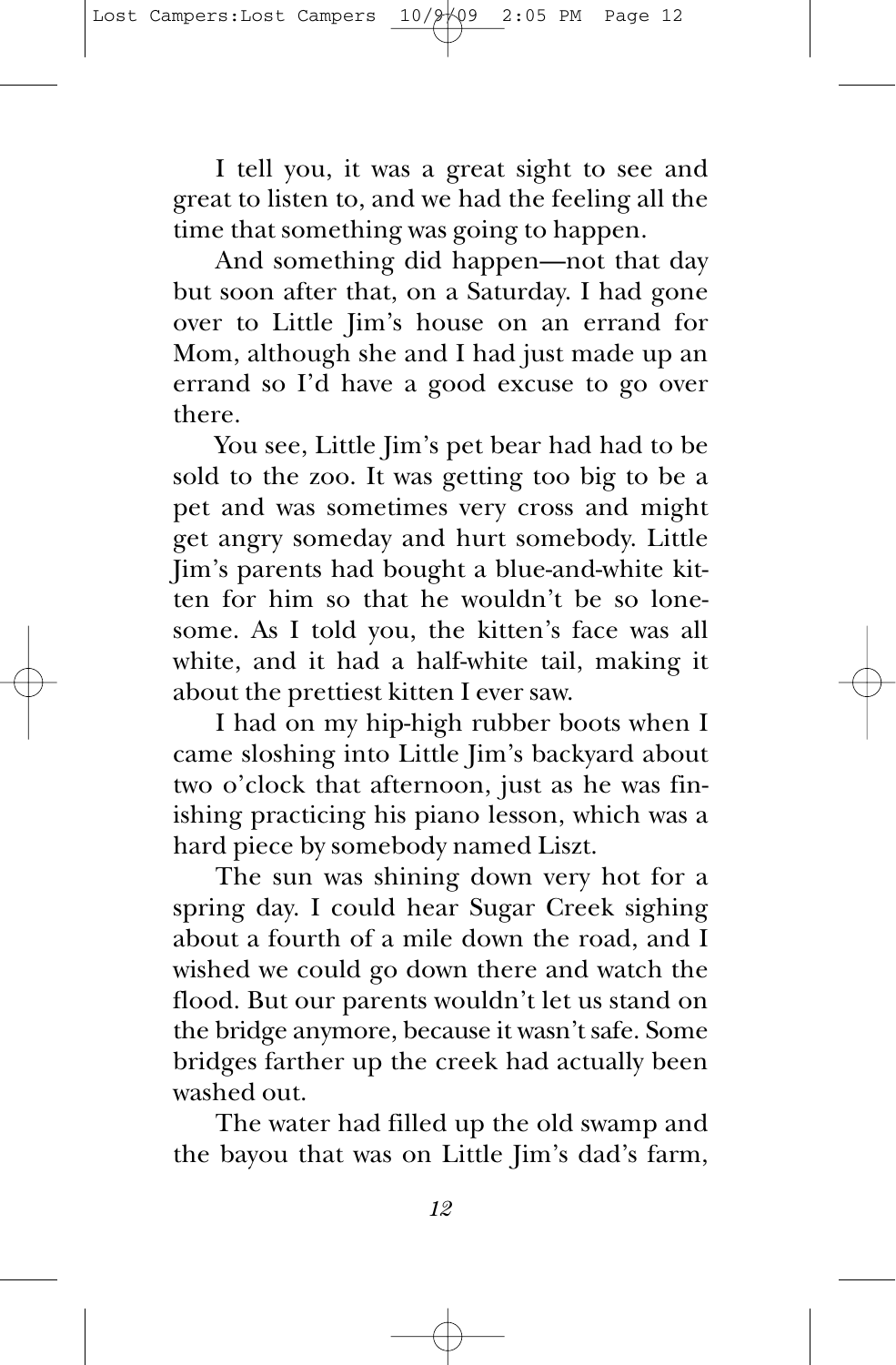backing way up into their barnyard and making their straw stack look like a big brownishyellow island in a dirty brown lake.

Little Jim finished his piano lesson and came out to where I was.

"Hi, Little Jim," I said, and he said, "Hi, Bill."

He still had a sad expression on his face because he didn't have any baby bear to play with.

"I came over to borrow some baking soda," I said. "How's the new kitten today? Where is he? I want to see him. Boy, it sure is a pretty day. Wish we could go down and watch the flood."

He grinned at all the different things I had said, and he sighed and mumbled, "I'd rather have my bear back."

"You could have a bare back if you tore your shirt on a barbed wire," I said, trying to be funny and not being.

And just then I saw his little blue-and-white cat out in their barnyard on top of the hog house. It was a brand new hog house about four feet high and had a board floor, Little Jim told me. He knew because his dad and he had built it themselves. They hadn't even set it up on its foundation yet.

The kitten looked lonesome. How it got up there we didn't know, unless it had been trying to catch a mouse and the water had crept up on it unawares. Anyway, there it was, and it was meowing like everything and looking like a boy feels when he's lost.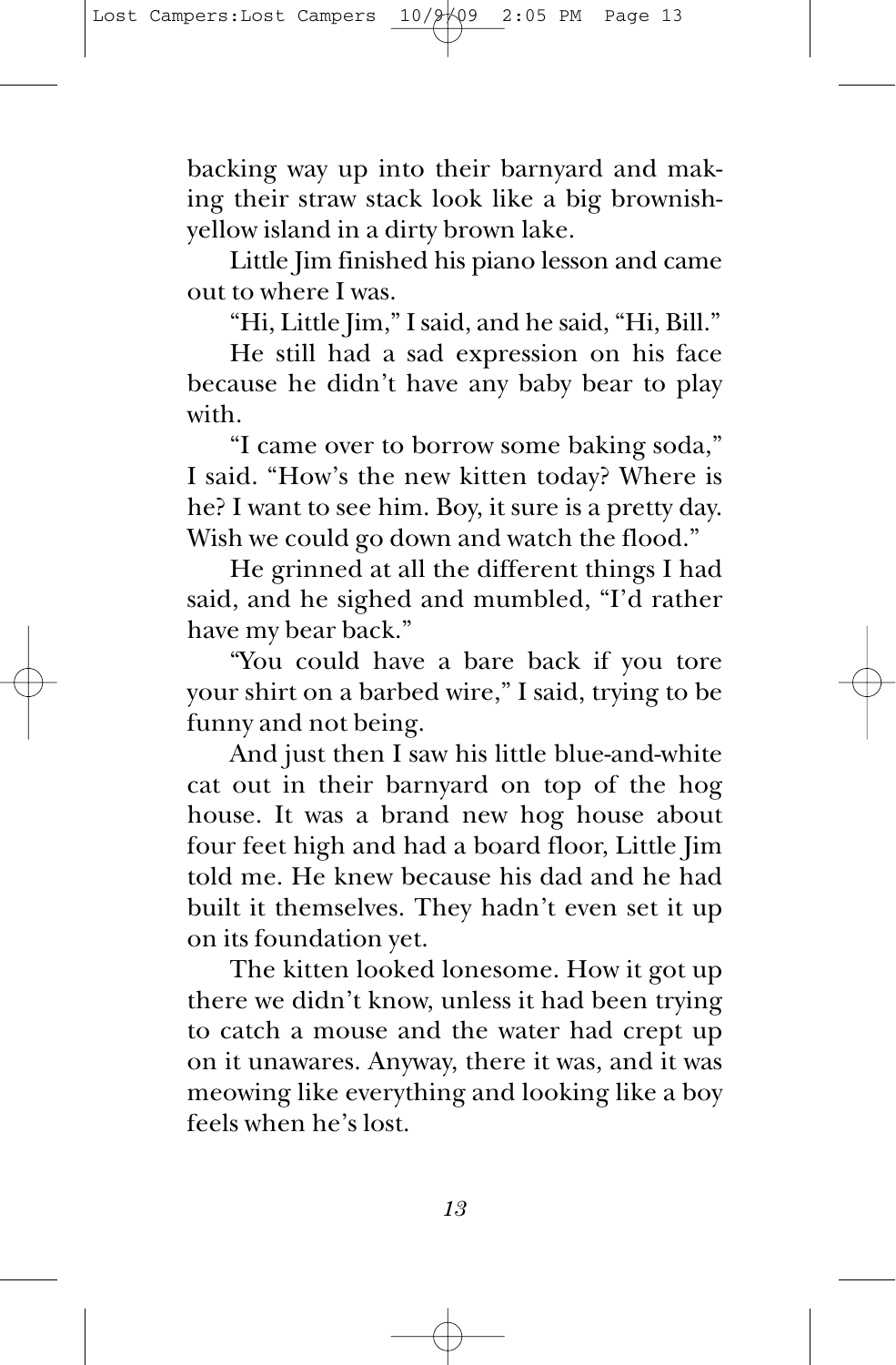It looked like a rescue job for lifeguards, which all of a sudden Little Jim and I decided we were.

"Let's go out and get him," I said.

There really wasn't any danger, for the water wasn't moving. It had backed up from the bayou and was just standing there making a big dirty lake in their barnyard.

"We ought to have a boat," I said, looking around for something that might be good to ride in.

It was Little Jim's idea, not mine, to get his mom's washtub. It wouldn't be big enough for two of us, but it would hold Little Jim, and I had on boots anyway and could pull him. Then when we got there, we could put the kitten in the tub too, and I could pull them both back to shore, the "shore" being the side of a little hill right close to the barn.

It didn't take us more than a jiffy to get the tub and to get Little Jim squatted down in the middle of it and me on the other end of a long rope, pulling him out to the hog house.

*Squash, squash, slop, splash* went my big rubber boots, and Little Jim floated along behind me, grinning and holding onto the sides of the tub with both hands and with his teeth shut tight, trying not to act scared.

"Where's your dad?" I asked when we were halfway out to the kitten, which was meowing even worse than before.

"He and Big Jim's daddy are up at the other end of the bayou piling up sacks of sand,"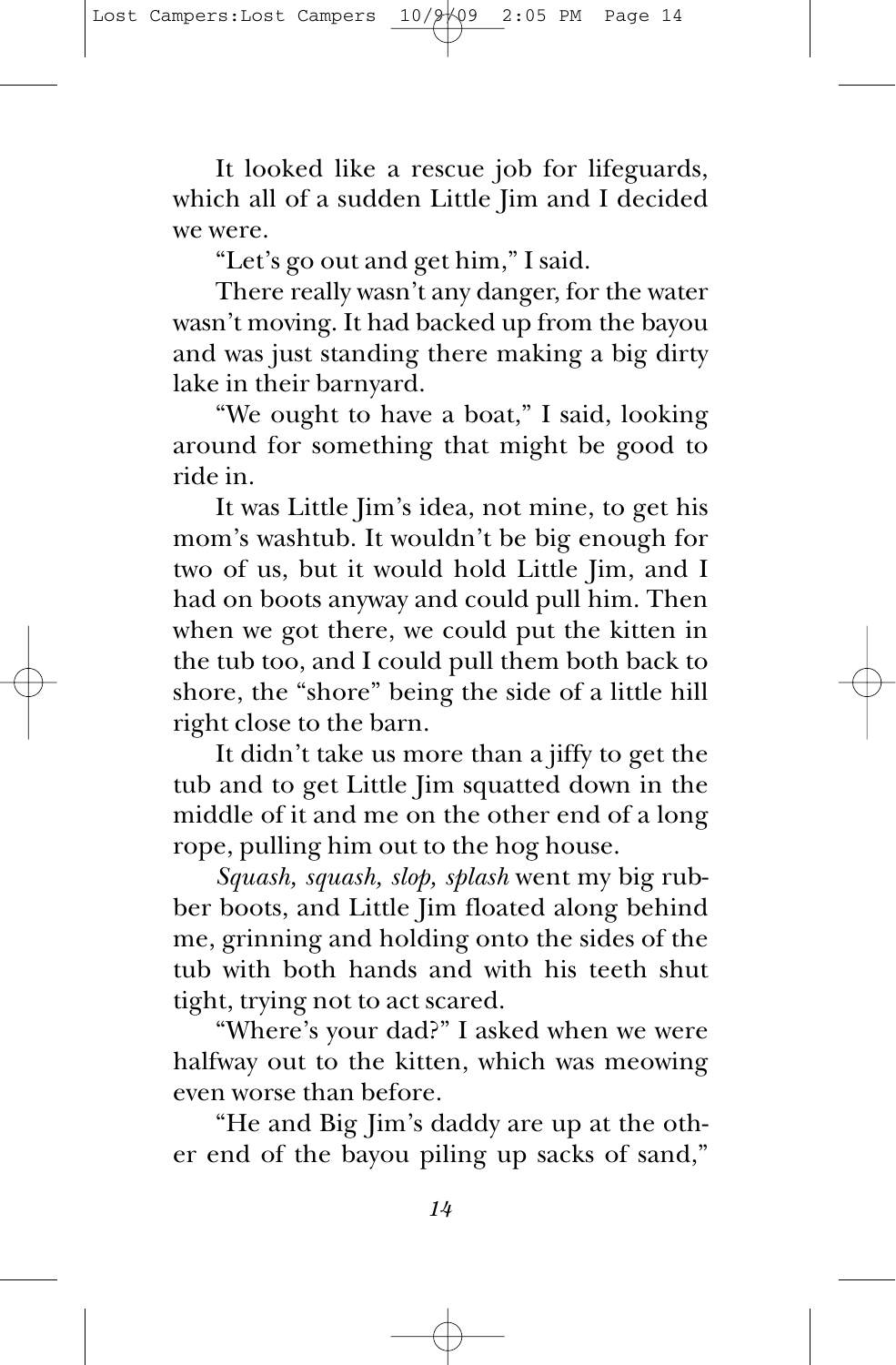Little Jim said, "so the water won't break over and flood our cornfield. Because if it does, it'll wash out all the wheat Dad sowed between the rows last fall."

Well, we didn't know very much about floods, except that when we were little we'd heard about one on the Ohio River. But anyway, we were having a lot of fun, so we went on out through the muddy water toward the hog house.

Pretty soon we were there, and Little Jim and I climbed up on top of it and sat there in the sun, pretending we were on an enchanted island and were pirates. Then we were shipwrecked sailors.

We put the cute little fuzzy kitten in the tub and pushed it out into the water—the tub, I mean—with the kitten in it. Kitty didn't seem to mind that, so we left him there while we told stories we'd read in books and talked about our coming camping trip up north and how much fun we'd have and a lot of things. I tied the end of the rope around my leg so Kitty wouldn't drift away.

And all the time, *time* was passing, and the snow up in the hills was melting, and all the little rivers and branches that ran into Sugar Creek kept on emptying themselves. And all the time, the men were up there at the head of the bayou stacking big sacks of sand on the levee that protected Little Jim's dad's field from the flood.

Then, just as time does when a boy is having a lot of fun, two whole hours went past, and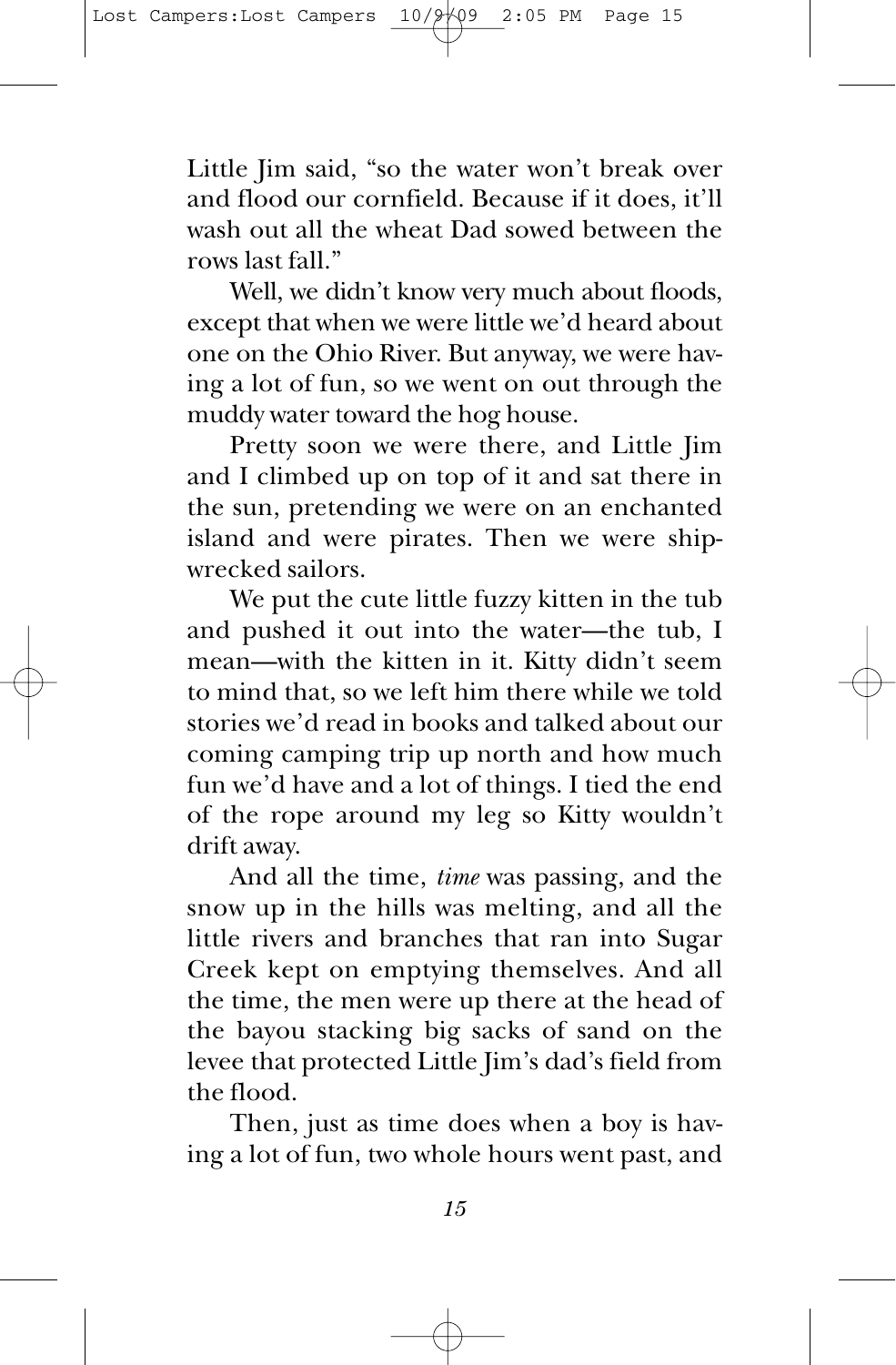all of a sudden Little Jim said, "Look, Bill! The water's getting higher! It's almost—*look out!"* And then he began to scream, "We're moving! We're—" He turned as white as a piece of typewriter paper, and he grabbed hold of me so tight his nails dug into my arm.

I believed it and didn't believe it both at the same time. I looked down at the water, which was certainly a lot higher than it had been. The back side of the hog house was sliding down deeper. I knew what had happened. That back end was set right at the edge of a little hill, and the water had crept up and washed the dirt away from underneath it. And quick as a flash I knew we were in for it.

I looked toward the river and the bayou, and there was a big log spinning toward us. The dark, swirling, muddy water was carrying cornstalks and tree branches and pieces of wood and all kinds of debris, and the log was headed toward us.

*Straight* toward us, faster and faster! It looked as if all of Sugar Creek was running over the cornfield below us and that it had picked up all the woodpiles in the country and was carrying them away.

Little Jim held onto me, and I held onto him, and we both held onto the roof of the hog house, knowing that if the hog house slid down the hill a little farther, it'd turn over or slide right out into the current, and we'd be carried away. I tell you I was scared, *so* scared that I was numb all over and couldn't think straight.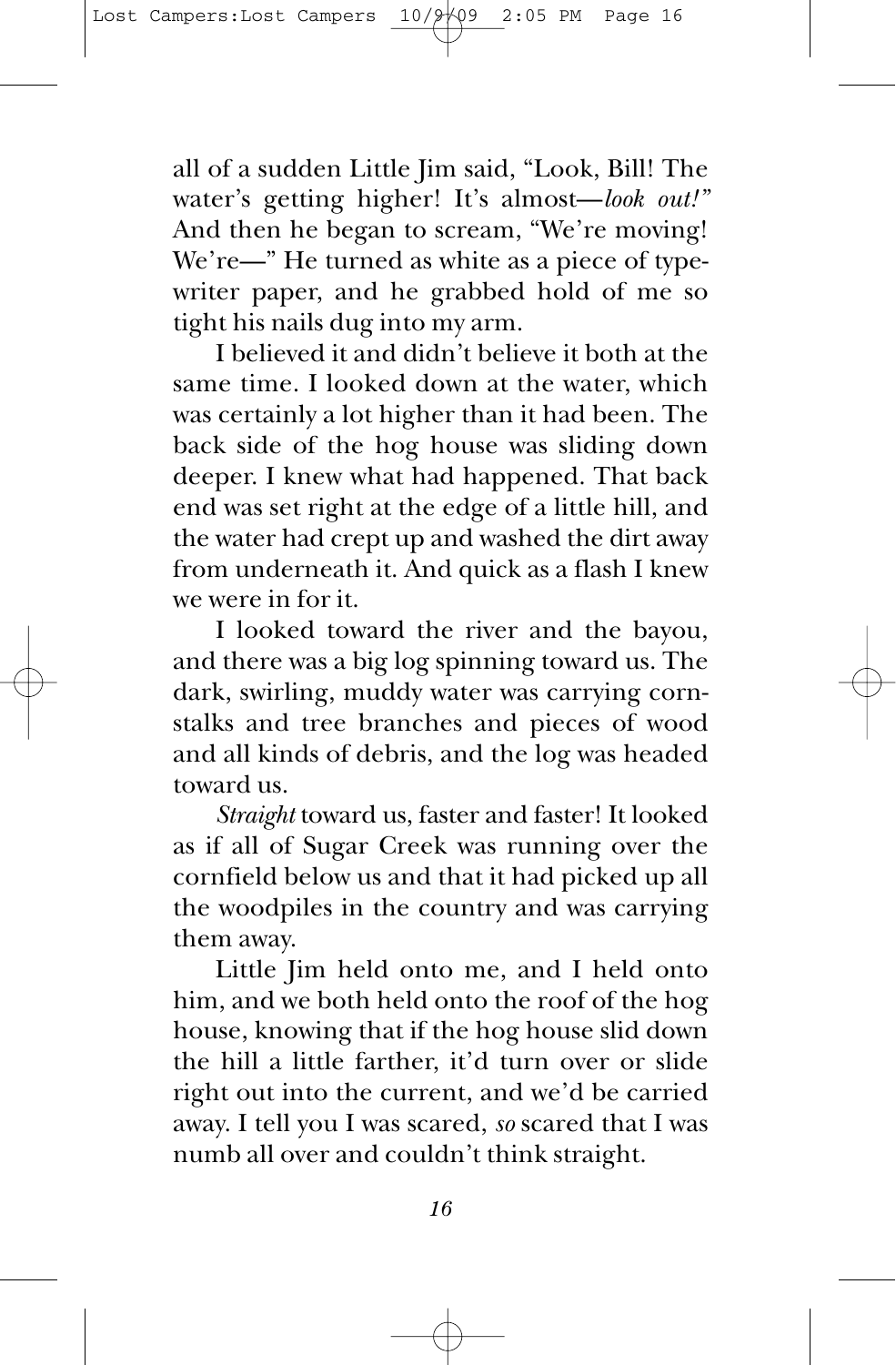Then, with a terrible grinding roar, that big log crashed into the side of our hog house. And that was the only thing that was needed to break it loose and start it moving. In seconds there we were, floating away, twisting around and around but *not* turning over! And we were being carried down toward the big bridge where Sugar Creek was the maddest of all.

"We—we're *g-gone!"* Little Jim said, his teeth chattering. And then that little fellow, because he was a wonderful Christian, said, "It's better for us to d-drown than it would be for Little Tom Till or Big B-Bob, 'cause th-they're not saved."

Imagine that! He knew that if we'd drowned right there we would have gone straight to heaven! And that's a lot more than a lot of the smartest people in the world know.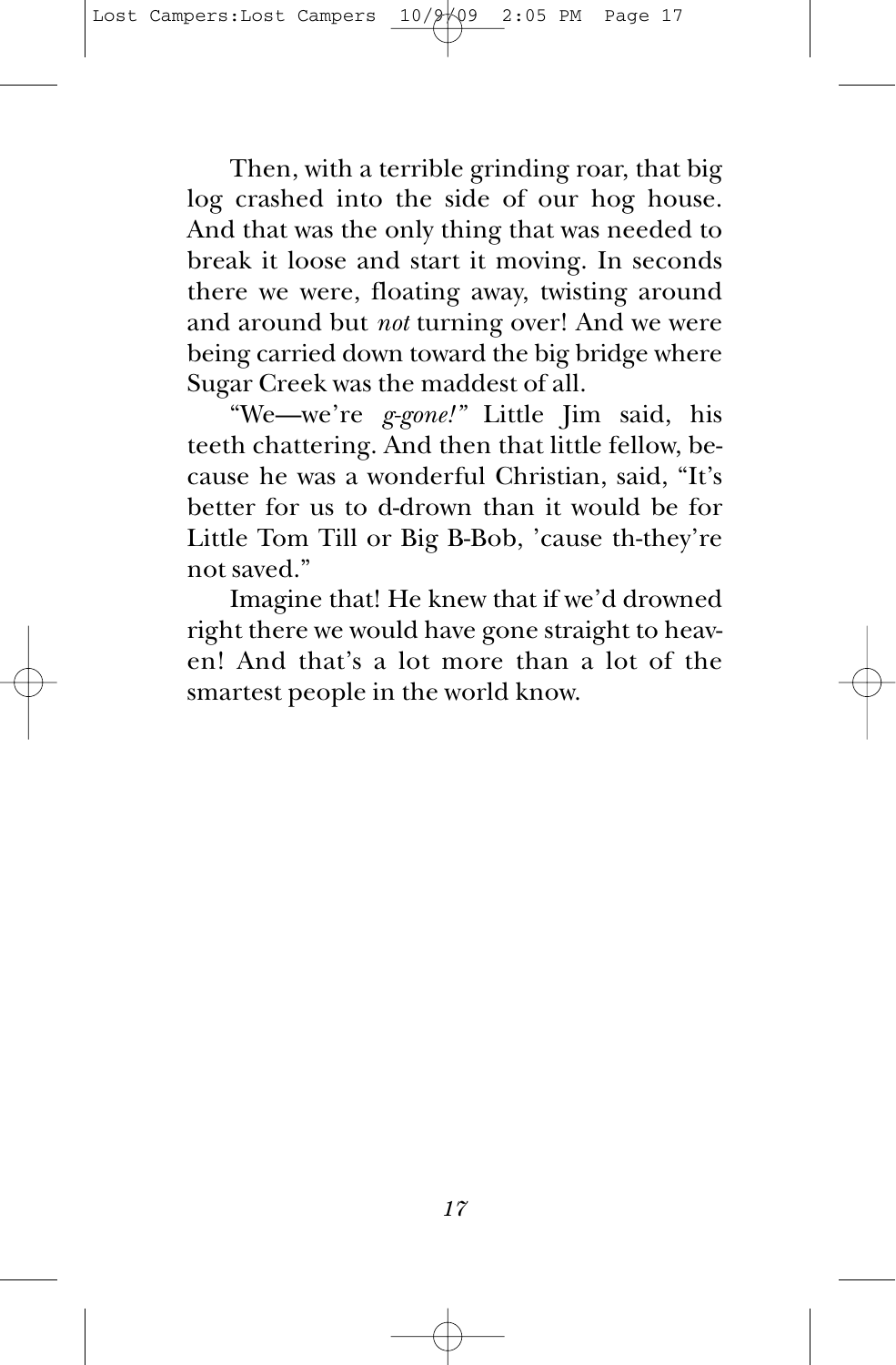I tell you, it's a funny feeling, riding on the<br>top of a hog house in flood waters. I guess we top of a hog house in flood waters. I guess we weren't moving nearly as fast as we thought we were, but we *were* moving around in little circles, doing whatever the water wanted us to.

If we hadn't been so scared, it would have been funny, because coming right along behind us was Little Jim's mom's big washtub with that little white-faced, blue-and-white kitten sitting in it and looking even more scared than we felt.

Well, I'd heard of boys tying tin cans to a cat's tail, but I'd never heard of a washtub with a cat in it being tied to a boy's leg. For some reason it didn't seem very funny at the time, especially when I saw Little Jim's face and thought, *What if we do drown! What if we never see our parents again or any of the gang!*

And all the time we were drifting out across the field, getting nearer and nearer to the main part of Sugar Creek, where he was madder than a nestful of bumblebees. We weren't drifting straight toward the bridge, though, but toward the road, which was up on a high embankment. It looked as if we would bump into the bank first and then follow the current along the edge until it got to the bridge.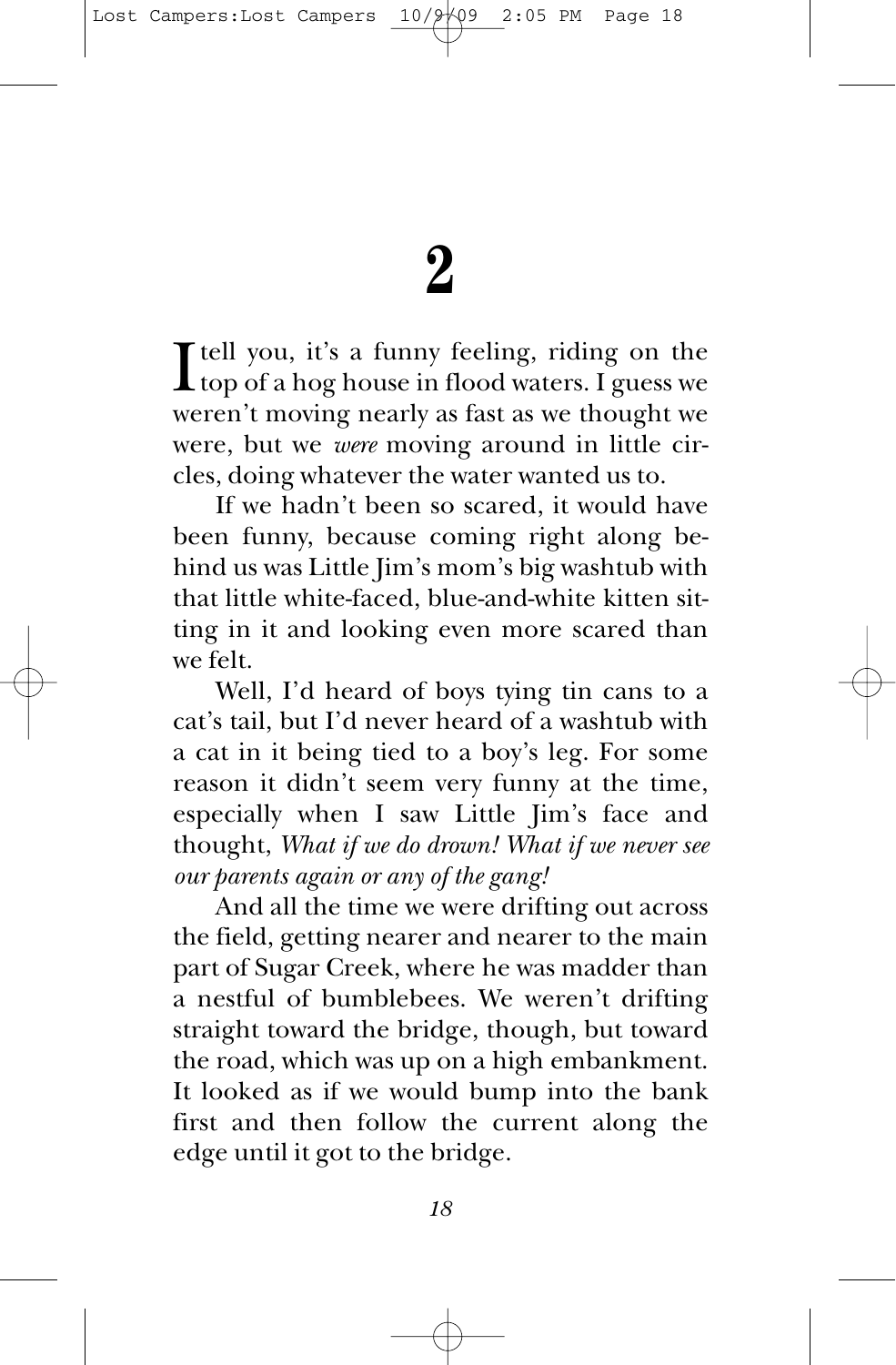And there, unless something stopped us, the fierce brown current would grab us and whirl us under the bridge. We'd come out on the other side, right in the worst part of the creek, and go lickety-sizzle straight toward the big island down below the bridge, where there were some tall trees. Maybe we'd bump into one of them and be stopped and could catch hold of a branch and climb up into a tree.

"Look!" Little Jim cried. "There's somebody running down the road!"

Sure enough there was, and it was Circus, our acrobat. He was running and yelling and waving his arms and trying to get to the place where we were going to hit the bank before we did. I guess a million thoughts started wrestling around in my head.

And then I saw a telephone pole at the foot of the embankment, and I knew what Circus was hollering about. And then there he was out in the water, swimming toward that telephone pole. It was a race between him and us, but he got there first and wrapped his legs around the pole just the way he does around a tree when he's climbing one.

And just that second we went racing past, with the cat in the tub swishing along behind us.

You should have seen Circus's right foot shoot out like an octopus's tentacle grabbing for a man. Quicker'n a flash he'd wrapped it around the rope that was fastened to the tub on one end and to my leg on the other.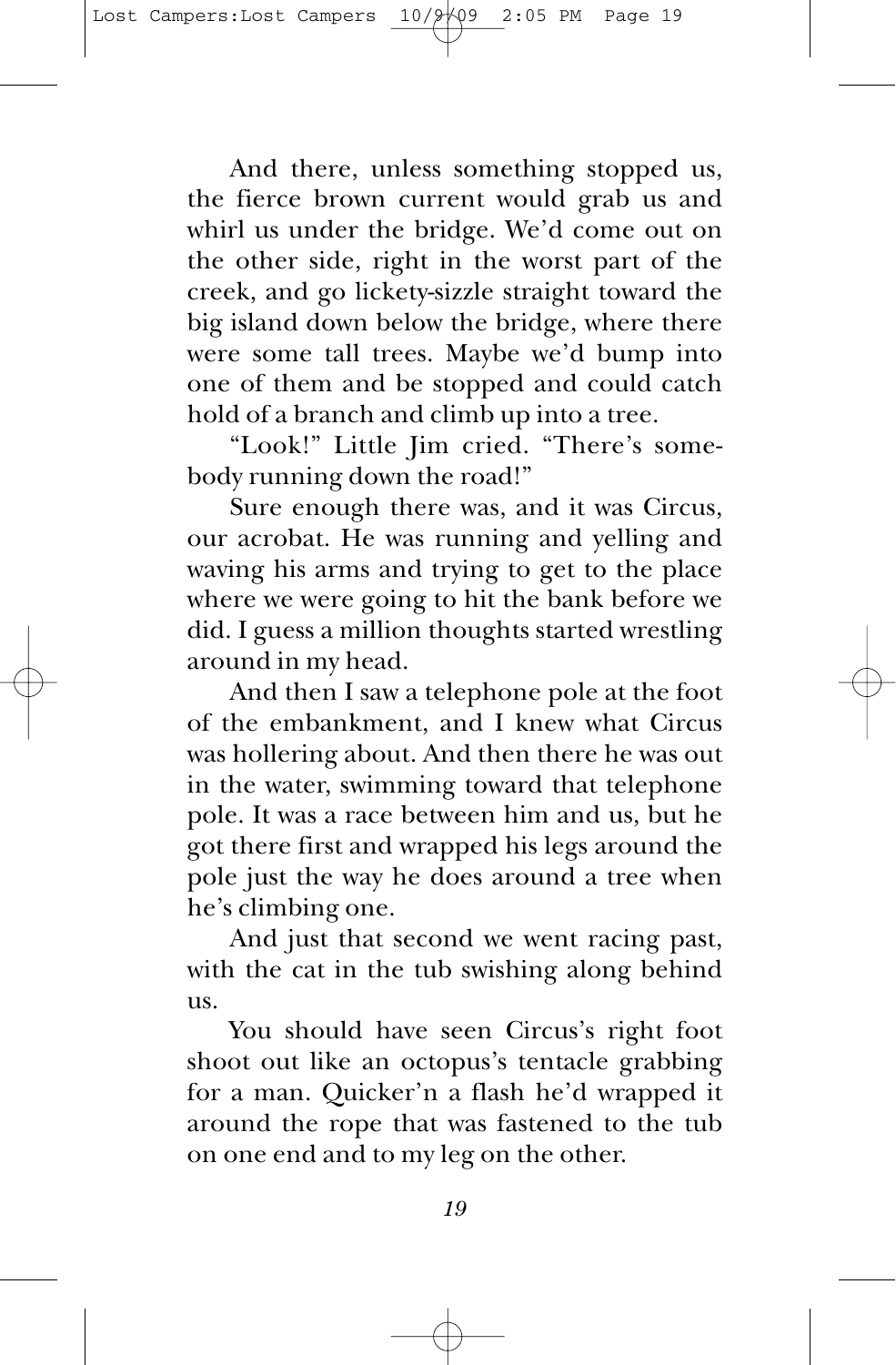Before I knew what was happening, I was jerked loose from the roof of the hog house and from Little Jim and was out in the water.

As long as Circus was holding onto the rope with his foot, I knew that if I could get to the telephone pole we'd be saved. But it all happened so suddenly that I went under. I came up sputtering and trying to swim.

Just as I caught hold of the rope with one hand, I looked back, and there was Little Jim lying on his stomach on the flat roof of the hog house, drifting swiftly toward the bridge and toward the maddest part of old Sugar Creek. I could see his face, still as white as a piece of typewriter paper.

He waved an awkward right arm toward us and yelled in a trembly voice, *"Good-bye!"* Then he turned around and grabbed hold of the roof with both hands and was whirled away.

I tell you, it didn't feel very good to know that I was being rescued and that my best friend might not be. All I could see for a minute, while pulling myself by the rope toward the telephone pole, was Little Jim's sad face. And there kept ringing in my ears the words he'd said a little while before that—"It's better for us to d-drown than it would be for Little Tom Till or Big B-Bob, 'cause they're not saved!"

And I made up my mind right that minute that it was the silliest thing in the world for anybody in the world not to repent of his sins and let Jesus save him, because you could never tell what minute something might go wrong and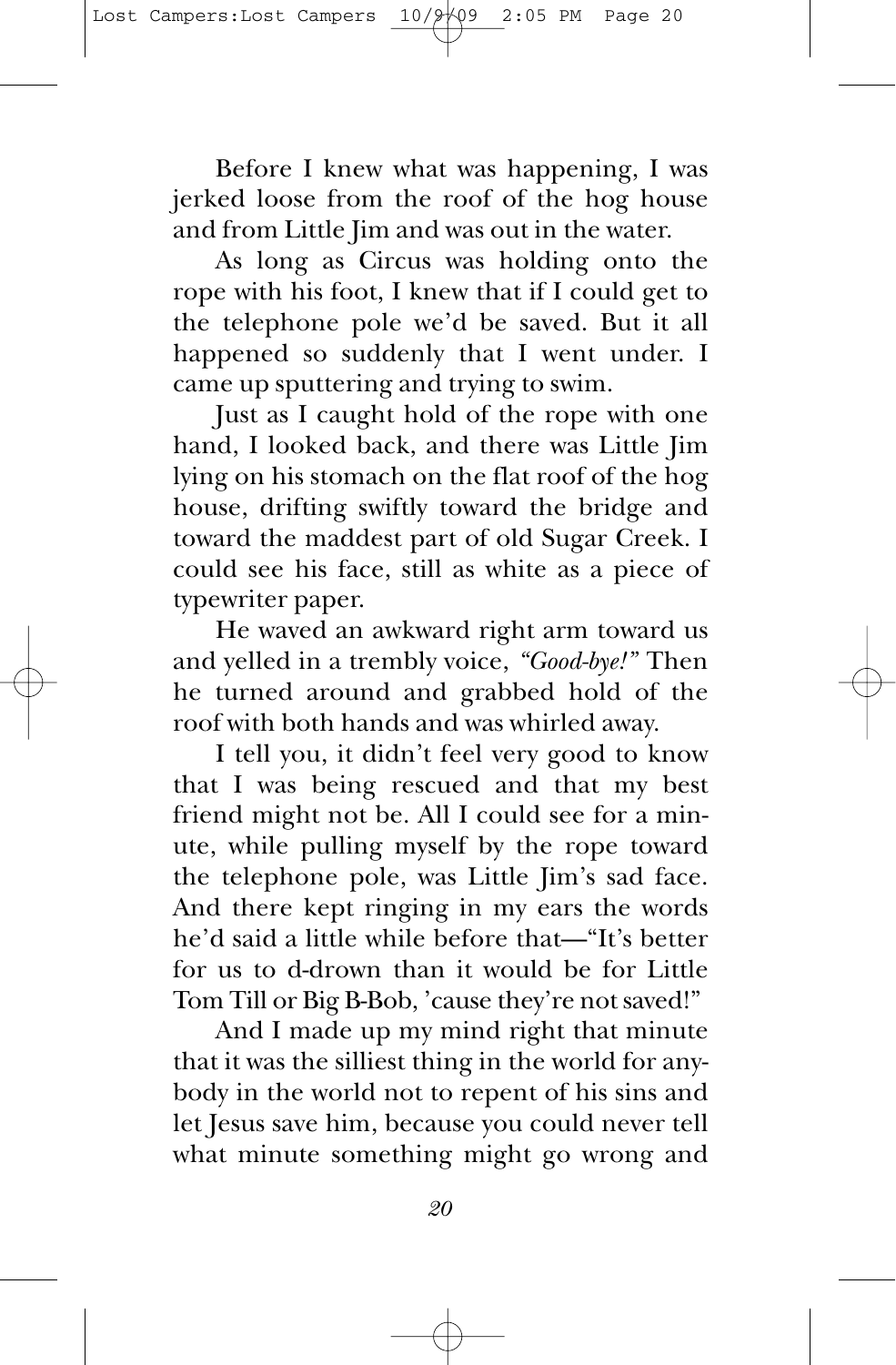you'd have to die. It's crazy not to be ready. It's the most ridiculous thing in the world!

Even while I was thinking that, and Circus and I were working our way back to the steep bank that led up to the road—saving the kitten at the same time—I kept wondering if it was too late to help Little Jim. *Maybe,* I thought, *if we could get up to the road and make a dash for the bridge, we could get there in time to reach down and catch Little Jim by the arms and pull him up.* The water was pretty high there, and if he would stand up, we could reach him easily.

Quicker than it takes to tell, we were up the bank. I untied the tow rope, and then, leaving the tub and the cat, we were running *squash, squash, kerslosh* down the road in our wet clothes toward the bridge. I was feeling like a boy does in a dream when some wild animal is after him. He can't run fast enough to get away, and then pretty soon he wakes up and finds out it isn't so. And after he gets over being scared, he is happy again. But I knew that this wasn't any dream, and I'd have given anything in the world, *anything,* to save Little Jim's life.

And it's a good thing Circus's parents were poor. If they hadn't been, Circus would probably have been wearing boots like the rest of the kids in the neighborhood, and he couldn't have run so fast. You should have seen him run! Lickety-sizzle, like a flash of lightning, he went down that road, leaving me far behind, his feet throwing sand and gravel behind him the way a horse's hooves do when it's galloping.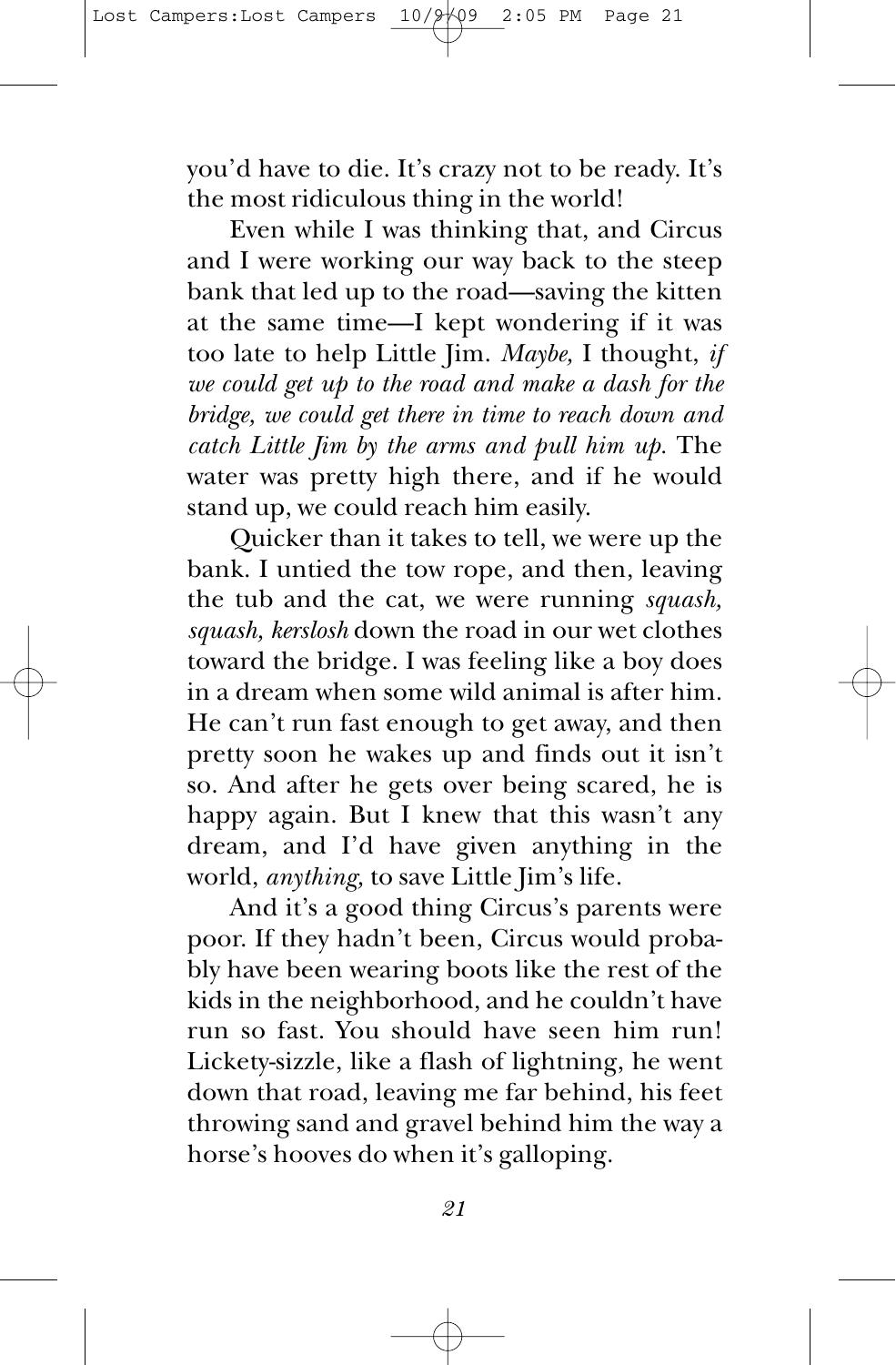Panting, gasping, half crying, crazy old tears getting into my eyes, I stumbled on after Circus, not having sense enough to take off my boots so I could run faster. Watching him, I couldn't help but think of a football game, with the quarterback carrying the ball through a whole tangled-up mess of players toward the goal.

Except that Circus wasn't carrying a football but something a million times better. He was carrying the grandest heart a guy ever had, a heart that was full of honest-to-goodness love for Little Jim. I'll bet if the angels that the Bible says are looking after boys and girls were watching Circus streaking down the road to save Little Jim's life, they felt proud of him and felt like screaming for him to hurry up. Only I don't suppose angels ever scream.

You know, the Bible says in one place, where it's talking about children, "Their angels in heaven continually see the face of My Father who is in heaven." Jesus said that Himself, and He ought to know, because He was in heaven before He came down to earth to be our Savior. He'd seen maybe a million angels up there.

Just that minute I stumbled over a rock in the road and went sprawling. When I got up and started toward the bridge again, I heard somebody yelling for me to hurry, which I did, not even much feeling the bruised place on my right hand where the skin was all scratched off the knuckles of two fingers from the gravel where I'd fallen.

In a minute I was there, but I couldn't see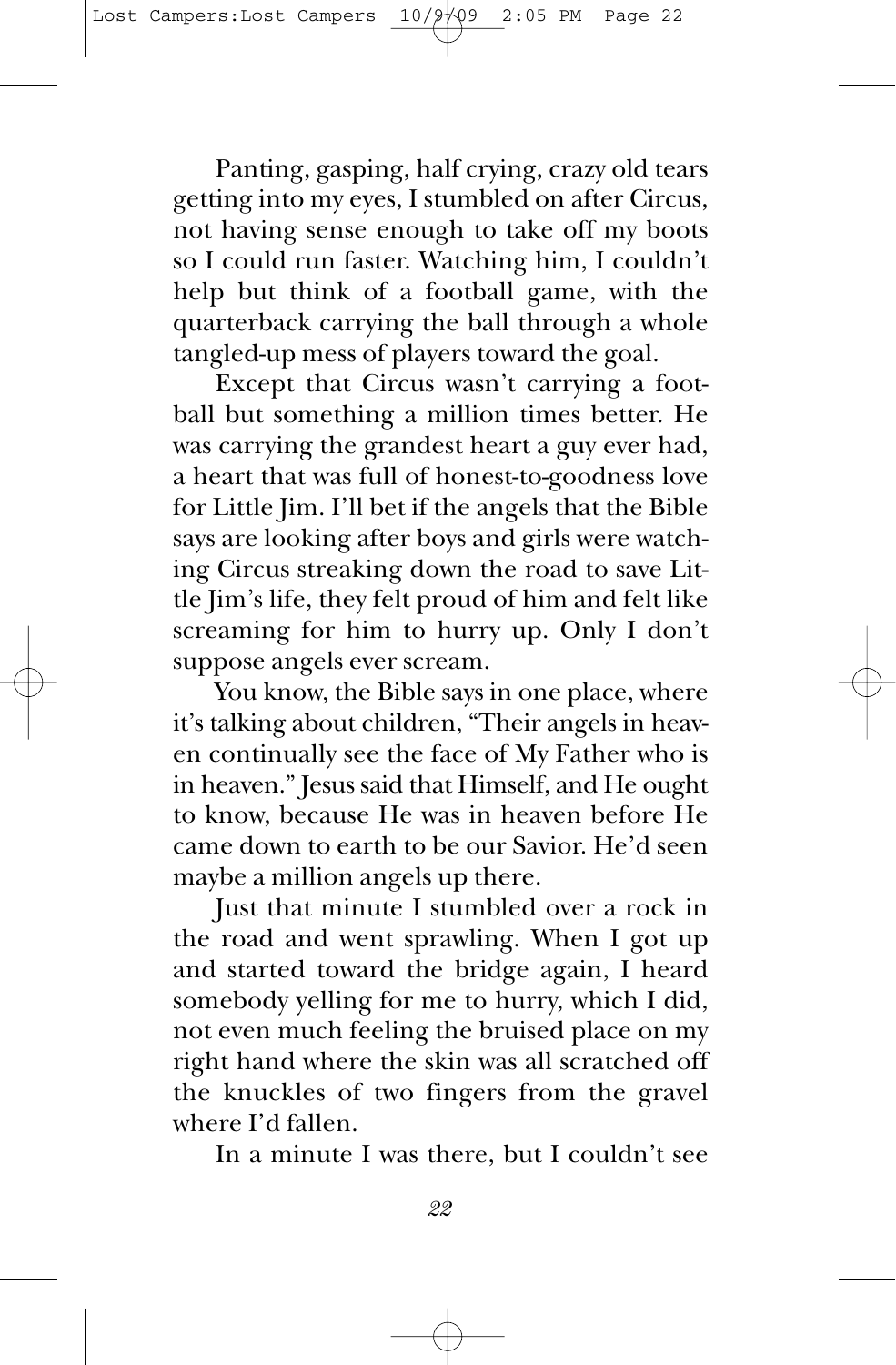anybody, not even Circus. Away out in the swiftest part of the creek, heaving and whirling, was the hog house, *and nobody was on it!*

"Hurry up! Quick, Bill!" I heard Circus yelling from down below somewhere.

And I tell you, I hurried, looking all the time and yet afraid to look below for fear I'd see both Little Jim and Circus down there in the water. As quick as my old waterlogged boots would let me, I was where I'd heard Circus's voice.

And there, with his legs wrapped around one of the steel beams that stretched from one support of the bridge to another, was Circus, hanging head down and with his arms around Little Jim, holding onto him for dear life.

And Little Jim was holding onto Circus and swaying back and forth. His feet were almost touching the water, which was all foam-covered and full of cornstalks and slabs of ice.

And even while I looked, out of the corner of my eye I saw the hog house bump into a tree downstream and whirl around and turn over on its side.

In a tenth of a jiffy I was helping Little Jim climb up Circus's body to the bridge floor, where he was safe. And then I started to help Circus, whose face was very red from hanging down like that, and his legs were trembling as if they couldn't have held on another minute. I braced my feet against the iron girders, and with Little Jim helping a little, but not much because he was weak from being so scared, I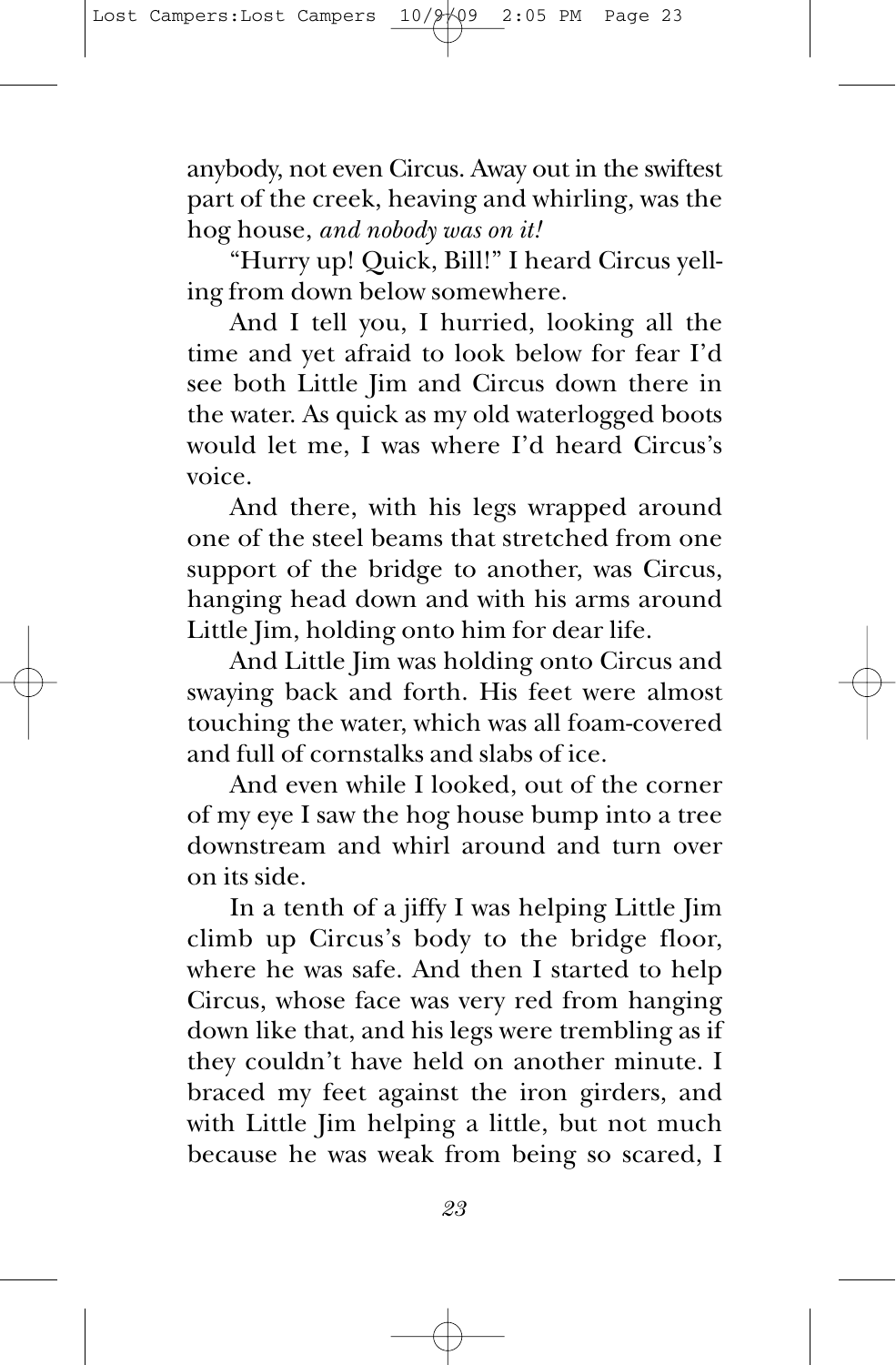gave Circus just enough of a pull to help him up to safety too.

The very minute he knew he was safe, he just flopped onto the floor of the bridge the way an athlete does after he's run in a terrible race, and he gasped and panted and his breast heaved up and down.

But Little Jim was safe, and so was I. And good old Circus was safe too. We were all trembling and weak but very happy.

I thought I heard Circus say something under his breath about "lifted me."

"What'd you say, Circus?" I asked.

And he said, "Nothing," but after a while, when we were on the way back to Little Jim's house, I heard Circus singing. He had a beautiful voice for a boy, and Little Jim's mom had been giving him voice lessons free, and he liked to sing church hymns very much. He even sang in church sometimes, when they wanted him to. And what do you suppose Circus was singing? I wouldn't let him know I noticed, or he might have stopped—a boy nearly always starts to feel bashful when he knows somebody is listening to him. But this is the chorus of the song:

> Love lifted me, love lifted me, When nothing else could help, Love lifted me; Love lifted me, love lifted me, When nothing else could help, Love lifted me.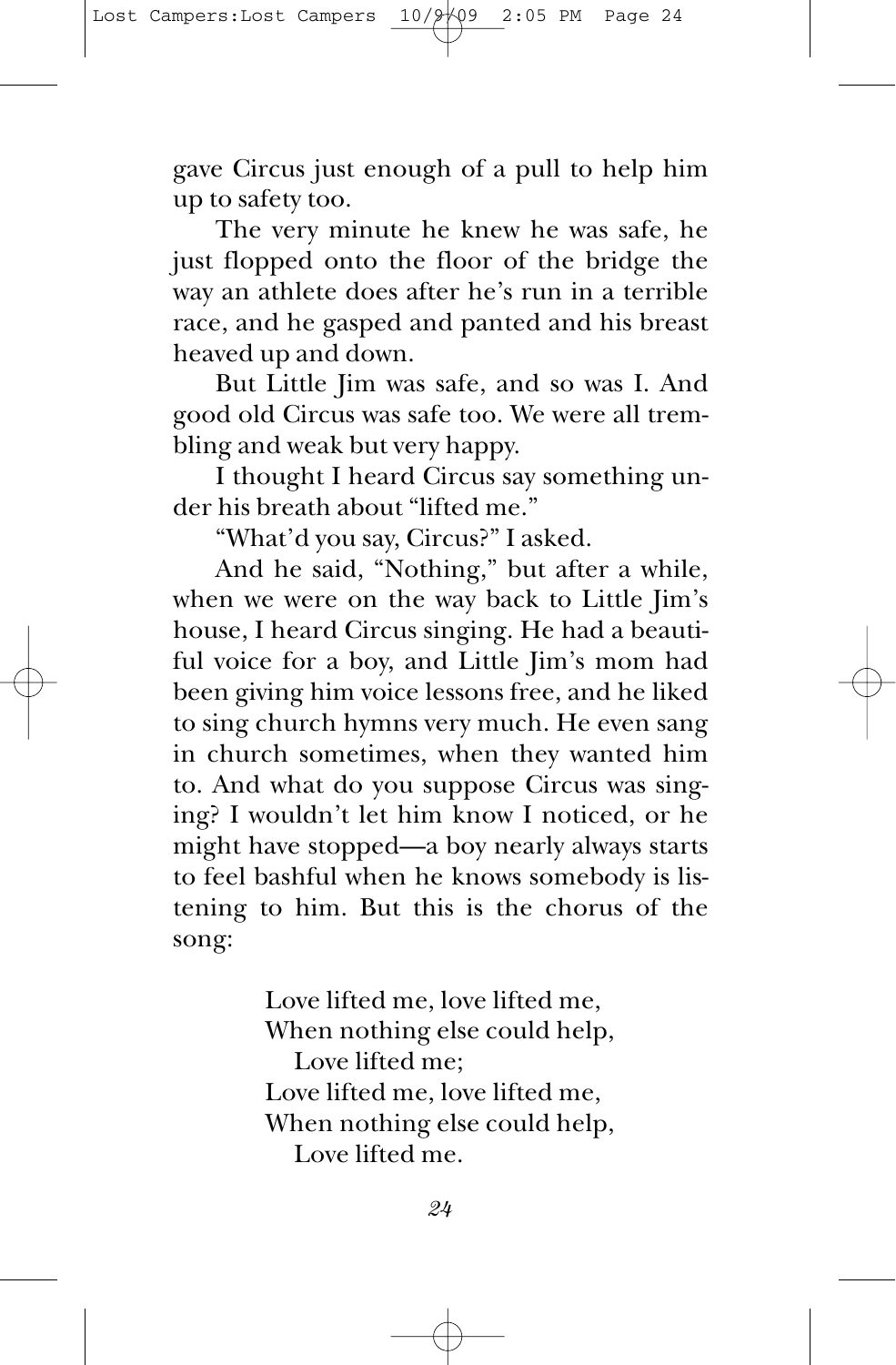So away we went, I with my high rubber boots going *splash, swish, kerslosh* through the puddles in the road. Circus, even though his shoes were very wet, was dodging all the big ones because his mother had taught him not to walk in mud puddles.

And Little Jim was still dry, because he hadn't even gotten his feet wet. He could hardly wait until we got back to where his kitten was—and it was still there, sitting down beside the washtub, looking lonesome.

You should have seen Little Jim scoop up that little white-faced kitty and hug it. Circus and I carried the washtub between us on the way to Little Jim's house, and pretty soon Little Jim decided to let the kitten ride in it. He walked happily along behind us, looking up at Circus as if he thought he was the most wonderful person in the world for saving his life, which I guess he was.

It didn't make any difference that Circus's parents were poor and that he couldn't afford a haircut as often as the rest of the gang. And sometimes his mother had to patch even the patches on his overalls. Circus was all right on the *inside,* which is more important than being rich and at the same time being mean or stingy or keeping your heart's door jammed tight shut against the most important Person in the whole universe.

Well, that's the most interesting part of the flood story, so I'll get busy now and tell you about our camping trip up north, which we